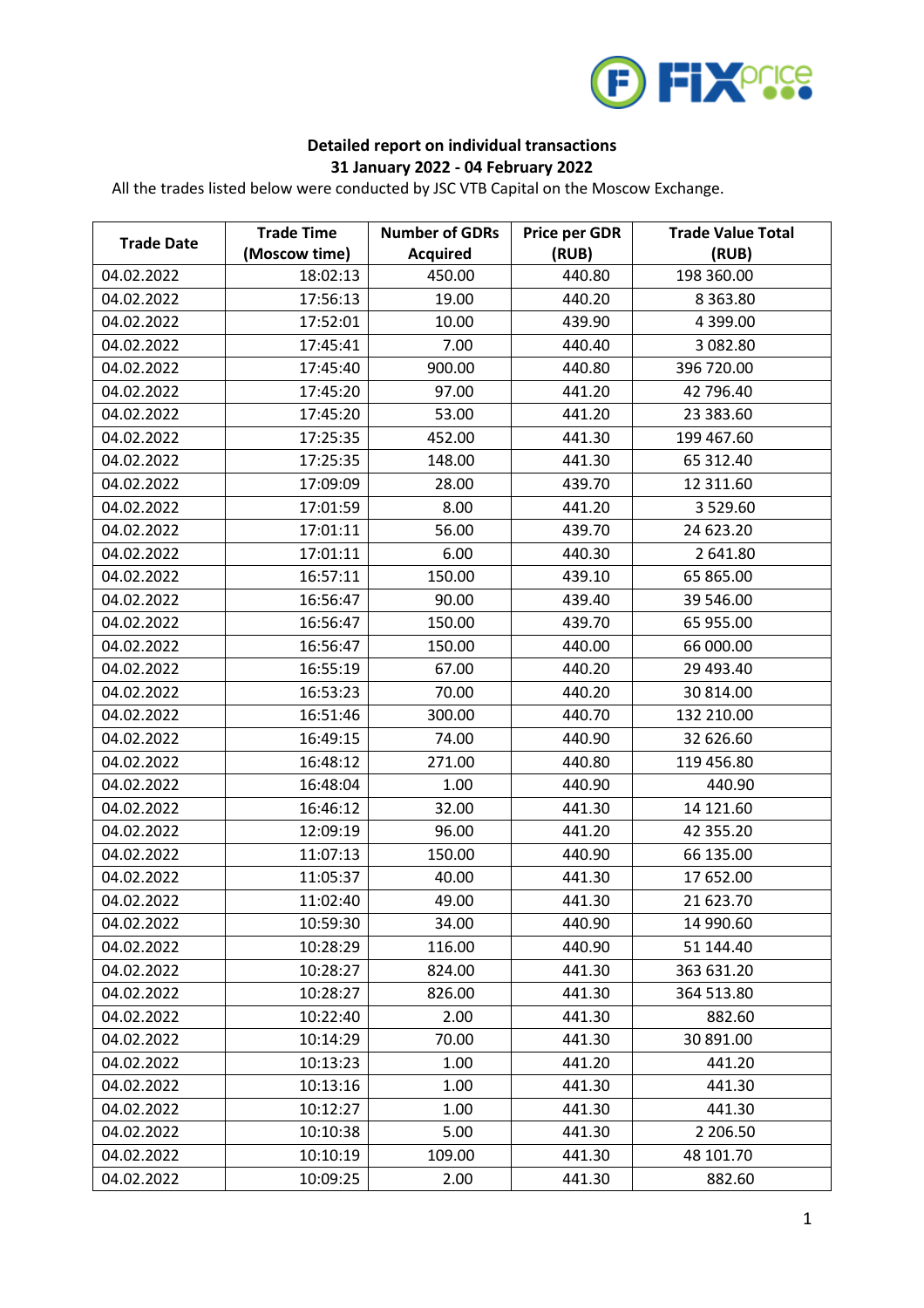

| 04.02.2022 | 10:09:14 | 1.00   | 441.20 | 441.20        |
|------------|----------|--------|--------|---------------|
| 04.02.2022 | 10:08:34 | 5.00   | 441.20 | 2 206.00      |
| 04.02.2022 | 10:08:23 | 1.00   | 441.30 | 441.30        |
| 04.02.2022 | 10:08:19 | 3.00   | 441.30 | 1 3 2 3 . 9 0 |
| 04.02.2022 | 10:08:10 | 10.00  | 441.30 | 4 4 1 3 .00   |
| 04.02.2022 | 10:07:22 | 5.00   | 441.10 | 2 205.50      |
| 04.02.2022 | 10:06:23 | 1.00   | 440.30 | 440.30        |
| 04.02.2022 | 10:05:56 | 1.00   | 440.20 | 440.20        |
| 04.02.2022 | 10:05:36 | 2.00   | 440.80 | 881.60        |
| 04.02.2022 | 10:05:19 | 1.00   | 440.80 | 440.80        |
| 04.02.2022 | 10:04:58 | 1.00   | 440.10 | 440.10        |
| 04.02.2022 | 10:04:44 | 32.00  | 440.80 | 14 105.60     |
| 04.02.2022 | 10:03:44 | 1.00   | 440.70 | 440.70        |
| 04.02.2022 | 10:02:06 | 99.00  | 439.70 | 43 530.30     |
| 03.02.2022 | 17:34:32 | 170.00 | 436.40 | 74 188.00     |
| 03.02.2022 | 17:34:32 | 166.00 | 436.90 | 72 525.40     |
| 03.02.2022 | 17:34:32 | 174.00 | 436.90 | 76 020.60     |
| 03.02.2022 | 16:02:12 | 26.00  | 436.40 | 11 346.40     |
| 03.02.2022 | 15:55:44 | 198.00 | 436.20 | 86 367.60     |
| 03.02.2022 | 15:53:16 | 58.00  | 436.90 | 25 340.20     |
| 03.02.2022 | 15:41:47 | 152.00 | 436.90 | 66 408.80     |
| 03.02.2022 | 15:36:37 | 4.00   | 436.30 | 1745.20       |
| 03.02.2022 | 15:36:03 | 247.00 | 436.50 | 107 815.50    |
| 03.02.2022 | 15:25:54 | 1.00   | 436.20 | 436.20        |
| 03.02.2022 | 15:24:49 | 190.00 | 434.60 | 82 574.00     |
| 03.02.2022 | 15:24:42 | 57.00  | 436.30 | 24 869.10     |
| 03.02.2022 | 15:24:42 | 30.00  | 436.30 | 13 089.00     |
| 03.02.2022 | 15:24:42 | 83.00  | 436.30 | 36 212.90     |
| 03.02.2022 | 15:24:42 | 219.00 | 436.90 | 95 681.10     |
| 03.02.2022 | 15:24:42 | 291.00 | 436.90 | 127 137.90    |
| 03.02.2022 | 15:15:40 | 9.00   | 435.20 | 3 916.80      |
| 03.02.2022 | 15:12:29 | 112.00 | 434.10 | 48 619.20     |
| 03.02.2022 | 15:04:49 | 170.00 | 435.00 | 73 950.00     |
| 03.02.2022 | 15:04:49 | 665.00 | 435.90 | 289 873.50    |
| 03.02.2022 | 15:04:49 | 30.00  | 435.90 | 13 077.00     |
| 03.02.2022 | 15:04:49 | 495.00 | 435.90 | 215 770.50    |
| 03.02.2022 | 14:42:03 | 7.00   | 431.90 | 3 023.30      |
| 03.02.2022 | 14:38:29 | 6.00   | 432.40 | 2 594.40      |
| 03.02.2022 | 14:26:19 | 2.00   | 432.00 | 864.00        |
| 03.02.2022 | 14:10:03 | 141.00 | 430.50 | 60 700.50     |
| 03.02.2022 | 14:08:13 | 1.00   | 430.50 | 430.50        |
| 03.02.2022 | 14:05:01 | 314.00 | 430.60 | 135 208.40    |
| 03.02.2022 | 14:05:01 | 26.00  | 430.60 | 11 195.60     |
| 03.02.2022 | 14:05:00 | 38.00  | 430.90 | 16 374.20     |
| 03.02.2022 | 14:02:51 | 18.00  | 431.40 | 7765.20       |
| 03.02.2022 | 13:56:45 | 3.00   | 430.20 | 1 290.60      |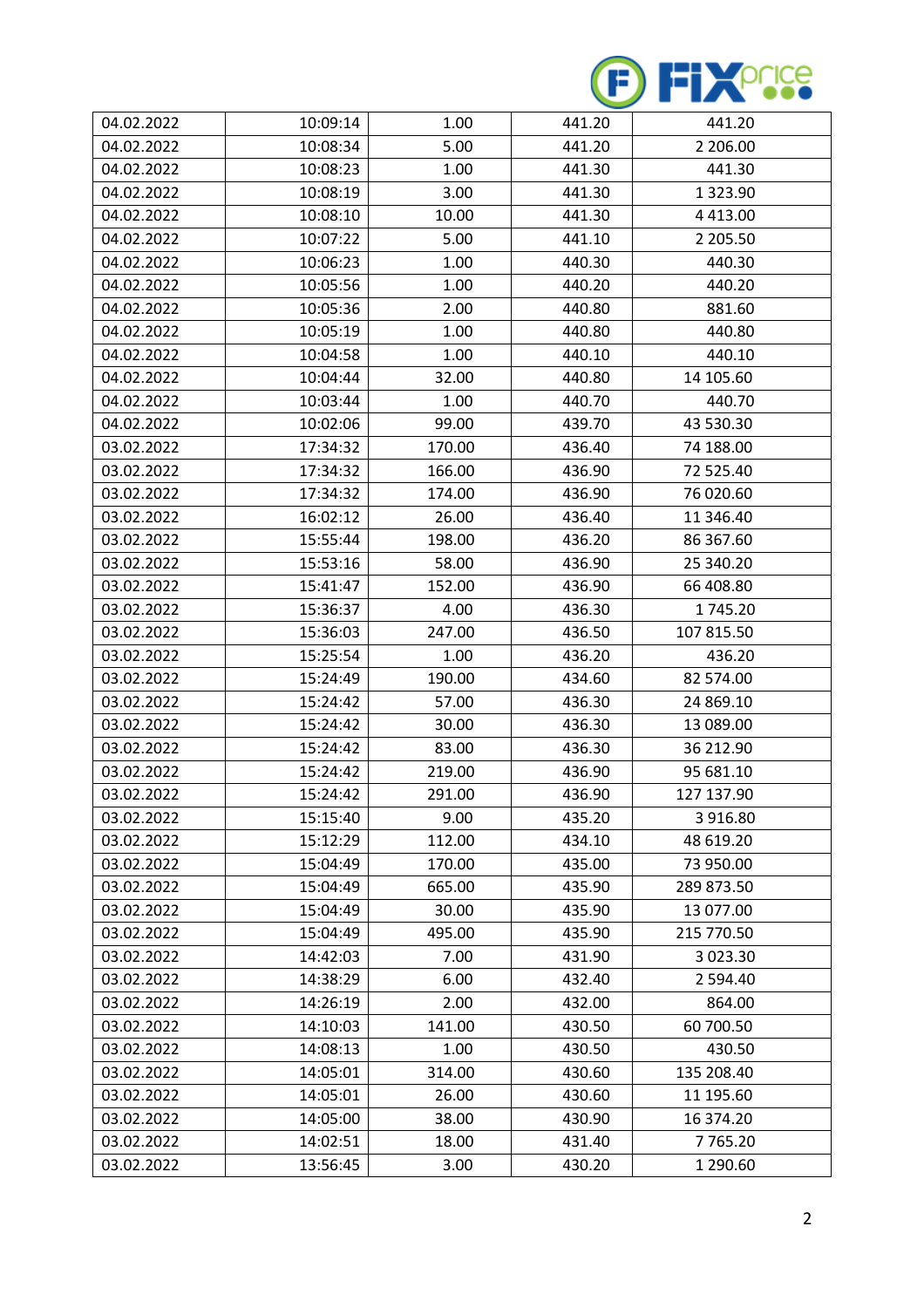

| 03.02.2022 | 13:56:37 | 3.00   | 430.20 | 1 290.60      |
|------------|----------|--------|--------|---------------|
| 03.02.2022 | 13:44:12 | 230.00 | 429.80 | 98 854.00     |
| 03.02.2022 | 13:44:12 | 2.00   | 429.80 | 859.60        |
| 03.02.2022 | 13:32:16 | 3.00   | 428.50 | 1 285.50      |
| 03.02.2022 | 13:16:52 | 67.00  | 428.20 | 28 689.40     |
| 03.02.2022 | 13:12:21 | 107.00 | 427.60 | 45 753.20     |
| 03.02.2022 | 13:11:25 | 87.00  | 427.10 | 37 157.70     |
| 03.02.2022 | 13:10:27 | 148.00 | 427.10 | 63 210.80     |
| 03.02.2022 | 13:09:48 | 48.00  | 426.90 | 20 491.20     |
| 03.02.2022 | 13:06:11 | 170.00 | 428.20 | 72 794.00     |
| 03.02.2022 | 13:05:31 | 129.00 | 427.80 | 55 186.20     |
| 03.02.2022 | 13:04:24 | 98.00  | 424.90 | 41 640.20     |
| 03.02.2022 | 13:04:05 | 115.00 | 424.90 | 48 863.50     |
| 03.02.2022 | 13:03:48 | 156.00 | 425.00 | 66 300.00     |
| 03.02.2022 | 13:02:53 | 30.00  | 424.90 | 12 747.00     |
| 03.02.2022 | 13:02:10 | 157.00 | 425.70 | 66 834.90     |
| 03.02.2022 | 13:02:08 | 22.00  | 425.90 | 9 3 6 9 . 8 0 |
| 03.02.2022 | 13:01:54 | 2.00   | 426.20 | 852.40        |
| 03.02.2022 | 13:00:13 | 170.00 | 427.40 | 72 658.00     |
| 03.02.2022 | 12:58:52 | 134.00 | 428.80 | 57 459.20     |
| 03.02.2022 | 12:58:17 | 54.00  | 429.10 | 23 171.40     |
| 03.02.2022 | 12:58:13 | 29.00  | 428.60 | 12 429.40     |
| 03.02.2022 | 12:57:38 | 20.00  | 428.80 | 8576.00       |
| 03.02.2022 | 12:56:29 | 62.00  | 428.70 | 26 579.40     |
| 03.02.2022 | 12:54:27 | 170.00 | 429.50 | 73 015.00     |
| 03.02.2022 | 12:53:08 | 121.00 | 430.30 | 52 066.30     |
| 03.02.2022 | 12:53:08 | 49.00  | 430.30 | 21 084.70     |
| 03.02.2022 | 12:51:00 | 124.00 | 430.20 | 53 344.80     |
| 03.02.2022 | 12:48:15 | 163.00 | 431.50 | 70 334.50     |
| 03.02.2022 | 12:47:58 | 49.00  | 431.90 | 21 163.10     |
| 03.02.2022 | 12:46:02 | 170.00 | 431.90 | 73 423.00     |
| 03.02.2022 | 12:32:05 | 170.00 | 433.30 | 73 661.00     |
| 03.02.2022 | 12:29:35 | 340.00 | 433.90 | 147 526.00    |
| 03.02.2022 | 12:28:17 | 4.00   | 434.00 | 1736.00       |
| 03.02.2022 | 12:21:58 | 9.00   | 434.10 | 3 906.90      |
| 03.02.2022 | 12:15:05 | 4.00   | 432.90 | 1731.60       |
| 03.02.2022 | 12:05:54 | 87.00  | 432.10 | 37 592.70     |
| 03.02.2022 | 12:05:25 | 170.00 | 433.20 | 73 644.00     |
| 03.02.2022 | 12:05:25 | 170.00 | 433.90 | 73 763.00     |
| 03.02.2022 | 11:53:08 | 170.00 | 434.70 | 73 899.00     |
| 03.02.2022 | 11:49:52 | 98.00  | 435.40 | 42 669.20     |
| 03.02.2022 | 11:48:11 | 94.00  | 435.10 | 40 899.40     |
| 03.02.2022 | 11:46:08 | 182.00 | 434.50 | 79 079.00     |
| 03.02.2022 | 11:46:08 | 498.00 | 434.50 | 216 381.00    |
| 03.02.2022 | 11:44:19 | 67.00  | 433.70 | 29 057.90     |
| 03.02.2022 | 11:43:19 | 101.00 | 433.10 | 43 743.10     |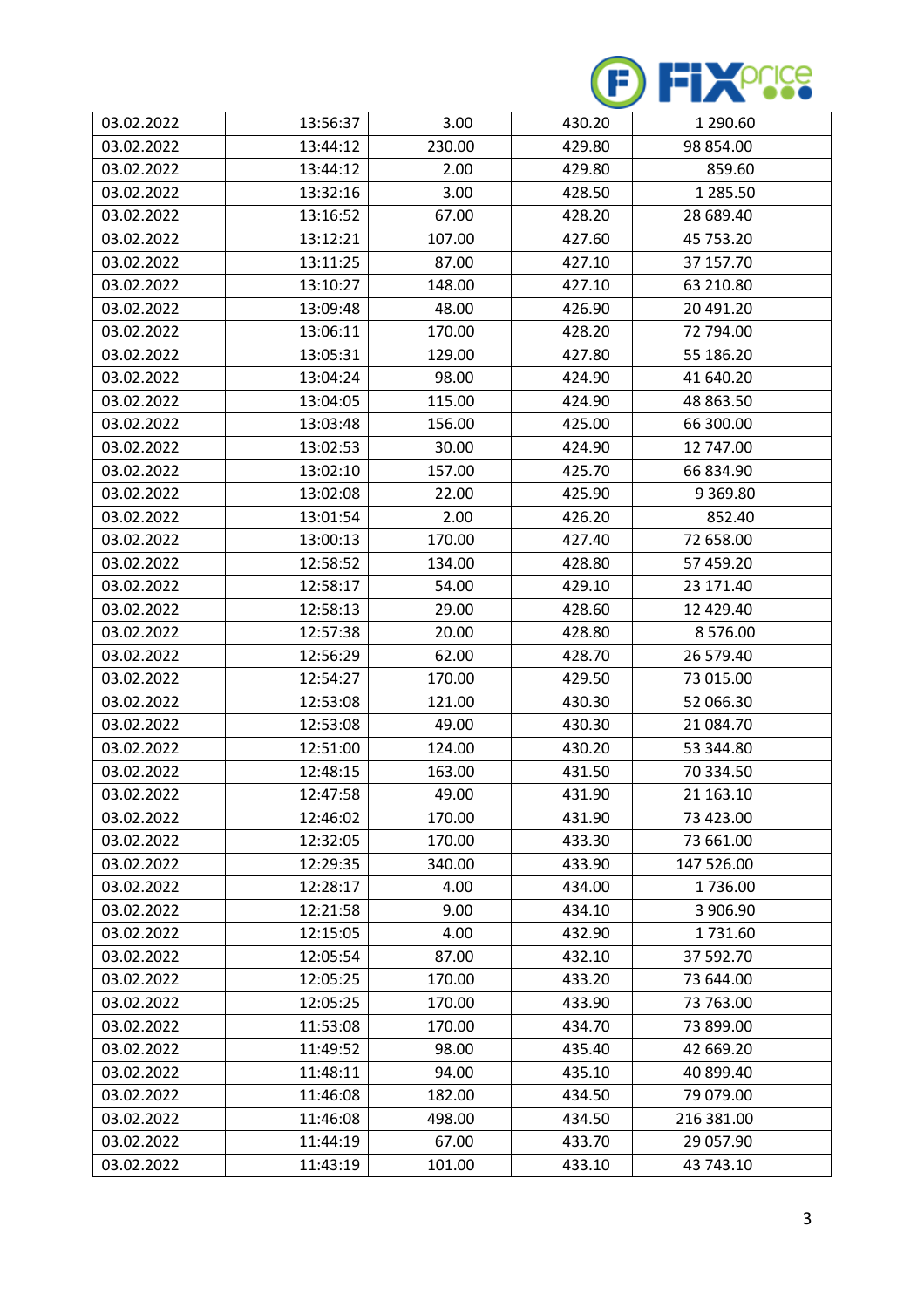

| 03.02.2022 | 11:43:17 | 2.00     | 433.40 | 866.80      |
|------------|----------|----------|--------|-------------|
| 03.02.2022 | 11:43:14 | 496.00   | 433.60 | 215 065.60  |
| 03.02.2022 | 11:36:55 | 6.00     | 431.80 | 2 590.80    |
| 03.02.2022 | 11:35:30 | 2.00     | 431.80 | 863.60      |
| 03.02.2022 | 11:29:55 | 3.00     | 430.50 | 1 291.50    |
| 03.02.2022 | 11:27:10 | 7.00     | 430.20 | 3 011.40    |
| 03.02.2022 | 11:23:44 | 21.00    | 430.30 | 9036.30     |
| 03.02.2022 | 11:22:29 | 7.00     | 430.40 | 3 012.80    |
| 03.02.2022 | 11:22:09 | 680.00   | 431.00 | 293 080.00  |
| 03.02.2022 | 11:22:05 | 7.00     | 431.30 | 3 019.10    |
| 03.02.2022 | 11:21:19 | 1 190.00 | 431.90 | 513 961.00  |
| 03.02.2022 | 11:18:53 | 22.00    | 432.40 | 9512.80     |
| 03.02.2022 | 11:18:27 | 4.00     | 432.50 | 1730.00     |
| 03.02.2022 | 11:17:21 | 8.00     | 431.00 | 3 448.00    |
| 03.02.2022 | 11:16:58 | 5.00     | 431.30 | 2 156.50    |
| 03.02.2022 | 11:15:17 | 6.00     | 430.90 | 2 585.40    |
| 03.02.2022 | 11:14:13 | 29.00    | 430.10 | 12 472.90   |
| 03.02.2022 | 11:13:21 | 17.00    | 430.00 | 7 310.00    |
| 03.02.2022 | 11:12:18 | 2.00     | 429.90 | 859.80      |
| 03.02.2022 | 11:12:18 | 6.00     | 430.60 | 2 583.60    |
| 03.02.2022 | 11:11:33 | 1.00     | 430.50 | 430.50      |
| 03.02.2022 | 11:08:32 | 45.00    | 428.50 | 19 282.50   |
| 03.02.2022 | 11:08:09 | 170.00   | 429.90 | 73 083.00   |
| 03.02.2022 | 11:08:09 | 30.00    | 430.40 | 12 912.00   |
| 03.02.2022 | 11:08:09 | 990.00   | 430.40 | 426 096.00  |
| 03.02.2022 | 11:08:09 | 170.00   | 430.70 | 73 219.00   |
| 03.02.2022 | 11:08:09 | 340.00   | 431.20 | 146 608.00  |
| 03.02.2022 | 11:08:01 | 41.00    | 432.40 | 17 728.40   |
| 03.02.2022 | 11:05:54 | 130.00   | 429.80 | 55 874.00   |
| 03.02.2022 | 11:05:53 | 36.00    | 430.10 | 15 483.60   |
| 03.02.2022 | 11:02:48 | 81.00    | 426.90 | 34 578.90   |
| 03.02.2022 | 11:02:37 | 170.00   | 427.10 | 72 607.00   |
| 03.02.2022 | 11:01:27 | 170.00   | 427.10 | 72 607.00   |
| 03.02.2022 | 11:01:25 | 170.00   | 427.20 | 72 624.00   |
| 03.02.2022 | 11:01:14 | 170.00   | 427.90 | 72 743.00   |
| 03.02.2022 | 11:00:55 | 1.00     | 427.00 | 427.00      |
| 03.02.2022 | 11:00:53 | 123.00   | 428.50 | 52 705.50   |
| 03.02.2022 | 11:00:53 | 748.00   | 428.50 | 320 518.00  |
| 03.02.2022 | 11:00:53 | 149.00   | 428.50 | 63 846.50   |
| 03.02.2022 | 11:00:52 | 88.00    | 429.10 | 37 760.80   |
| 03.02.2022 | 11:00:52 | 82.00    | 429.10 | 35 186.20   |
| 03.02.2022 | 11:00:52 | 170.00   | 429.60 | 73 032.00   |
| 03.02.2022 | 11:00:51 | 20.00    | 429.90 | 8 5 9 8 .00 |
| 03.02.2022 | 11:00:50 | 1445.00  | 430.70 | 622 361.50  |
| 03.02.2022 | 11:00:50 | 694.00   | 430.70 | 298 905.80  |
| 03.02.2022 | 11:00:50 | 241.00   | 430.70 | 103 798.70  |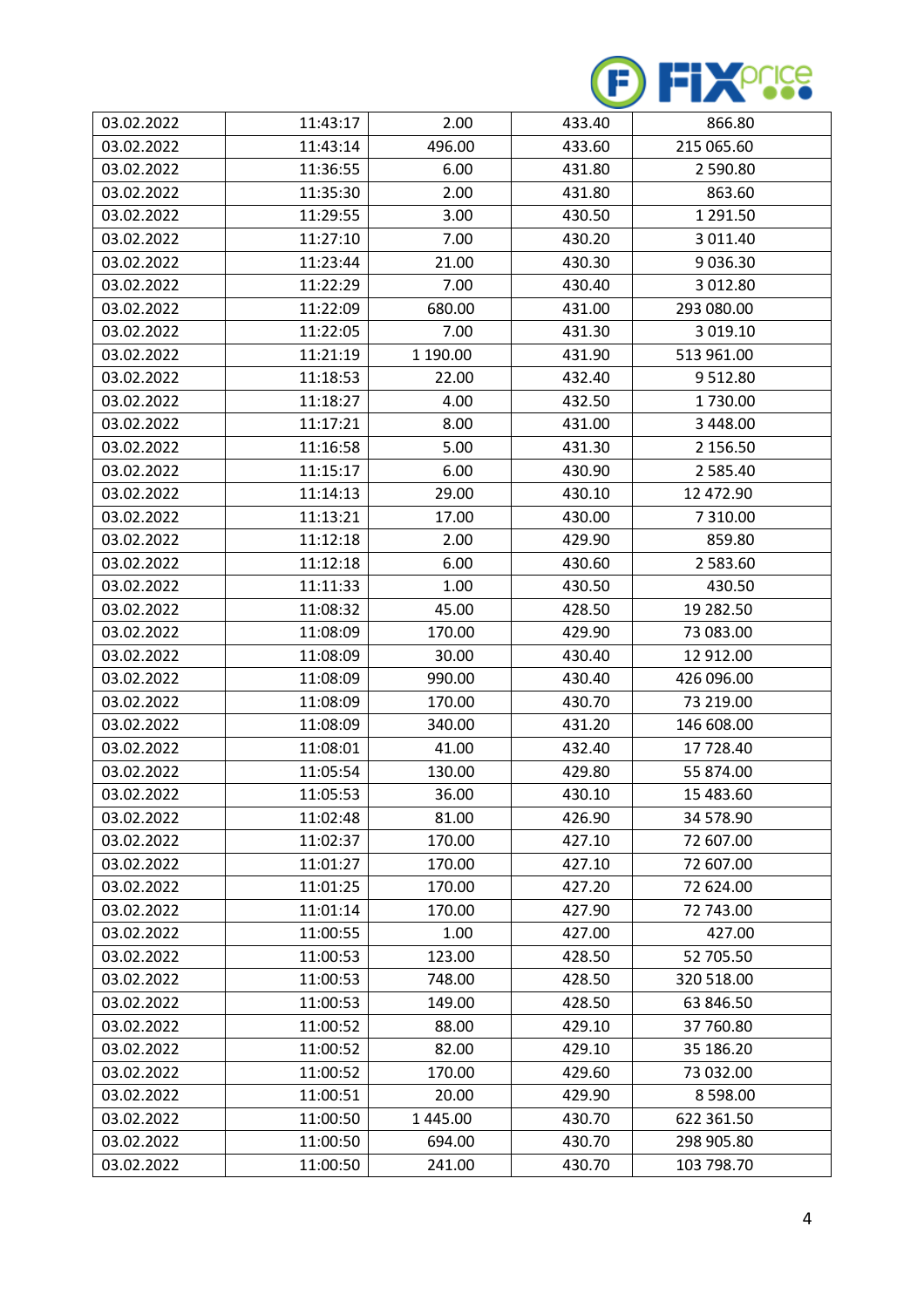

| 03.02.2022 | 11:00:38 | 227.00    | 429.30 | 97 451.10     |
|------------|----------|-----------|--------|---------------|
| 03.02.2022 | 11:00:37 | 429.00    | 429.50 | 184 255.50    |
| 03.02.2022 | 11:00:34 | 136.00    | 429.20 | 58 371.20     |
| 03.02.2022 | 11:00:31 | 850.00    | 430.10 | 365 585.00    |
| 03.02.2022 | 11:00:31 | 170.00    | 430.40 | 73 168.00     |
| 03.02.2022 | 11:00:28 | 224.00    | 432.00 | 96 768.00     |
| 03.02.2022 | 11:00:28 | 850.00    | 432.30 | 367 455.00    |
| 03.02.2022 | 11:00:24 | 620.00    | 433.20 | 268 584.00    |
| 03.02.2022 | 11:00:24 | 60.00     | 433.20 | 25 992.00     |
| 03.02.2022 | 10:55:39 | 3.00      | 432.80 | 1 298.40      |
| 03.02.2022 | 10:48:01 | 304.00    | 432.00 | 131 328.00    |
| 03.02.2022 | 10:47:26 | 227.00    | 432.60 | 98 200.20     |
| 03.02.2022 | 10:43:23 | 174.00    | 433.50 | 75 429.00     |
| 03.02.2022 | 10:40:19 | 32.00     | 431.60 | 13 811.20     |
| 03.02.2022 | 10:40:15 | 64.00     | 432.00 | 27 648.00     |
| 03.02.2022 | 10:40:06 | 72.00     | 432.00 | 31 104.00     |
| 03.02.2022 | 10:40:00 | 19.00     | 432.00 | 8 208.00      |
| 03.02.2022 | 10:39:58 | 69.00     | 432.20 | 29 821.80     |
| 03.02.2022 | 10:33:45 | 224.00    | 433.40 | 97 081.60     |
| 03.02.2022 | 10:33:45 | 1 136.00  | 433.40 | 492 342.40    |
| 03.02.2022 | 10:32:03 | 40.00     | 432.10 | 17 284.00     |
| 03.02.2022 | 10:31:18 | 192.00    | 432.80 | 83 097.60     |
| 03.02.2022 | 10:21:16 | 1.00      | 431.10 | 431.10        |
| 03.02.2022 | 10:20:20 | 15.00     | 431.50 | 6472.50       |
| 03.02.2022 | 10:19:32 | 18.00     | 431.50 | 7767.00       |
| 03.02.2022 | 10:13:36 | 73.00     | 431.90 | 31 528.70     |
| 03.02.2022 | 10:05:08 | 42.00     | 432.60 | 18 169.20     |
| 03.02.2022 | 10:04:00 | 69.00     | 432.80 | 29 863.20     |
| 03.02.2022 | 10:01:16 | 1 203.00  | 432.80 | 520 658.40    |
| 02.02.2022 | 18:10:04 | 500.00    | 446.60 | 223 300.00    |
| 02.02.2022 | 18:08:40 | 500.00    | 446.70 | 223 350.00    |
| 02.02.2022 | 18:08:39 | 12.00     | 446.90 | 5 3 6 2 . 8 0 |
| 02.02.2022 | 16:06:30 | 100.00    | 447.00 | 44 700.00     |
| 02.02.2022 | 15:54:18 | 405.00    | 446.90 | 180 994.50    |
| 02.02.2022 | 15:54:18 | 59.00     | 446.90 | 26 367.10     |
| 02.02.2022 | 15:54:18 | 136.00    | 446.90 | 60 778.40     |
| 02.02.2022 | 15:33:50 | 100.00    | 447.00 | 44 700.00     |
| 02.02.2022 | 13:13:08 | 101.00    | 445.80 | 45 025.80     |
| 02.02.2022 | 13:13:08 | 99.00     | 445.80 | 44 134.20     |
| 02.02.2022 | 13:13:02 | 69.00     | 445.70 | 30 753.30     |
| 02.02.2022 | 13:12:54 | 29.00     | 446.10 | 12 936.90     |
| 02.02.2022 | 13:10:25 | 100.00    | 445.20 | 44 520.00     |
| 02.02.2022 | 13:09:03 | 100.00    | 446.20 | 44 620.00     |
| 02.02.2022 | 13:08:58 | 95.00     | 446.70 | 42 436.50     |
| 02.02.2022 | 13:07:55 | 31.00     | 447.00 | 13 857.00     |
| 02.02.2022 | 13:07:54 | 11 569.00 | 447.00 | 5 171 343.00  |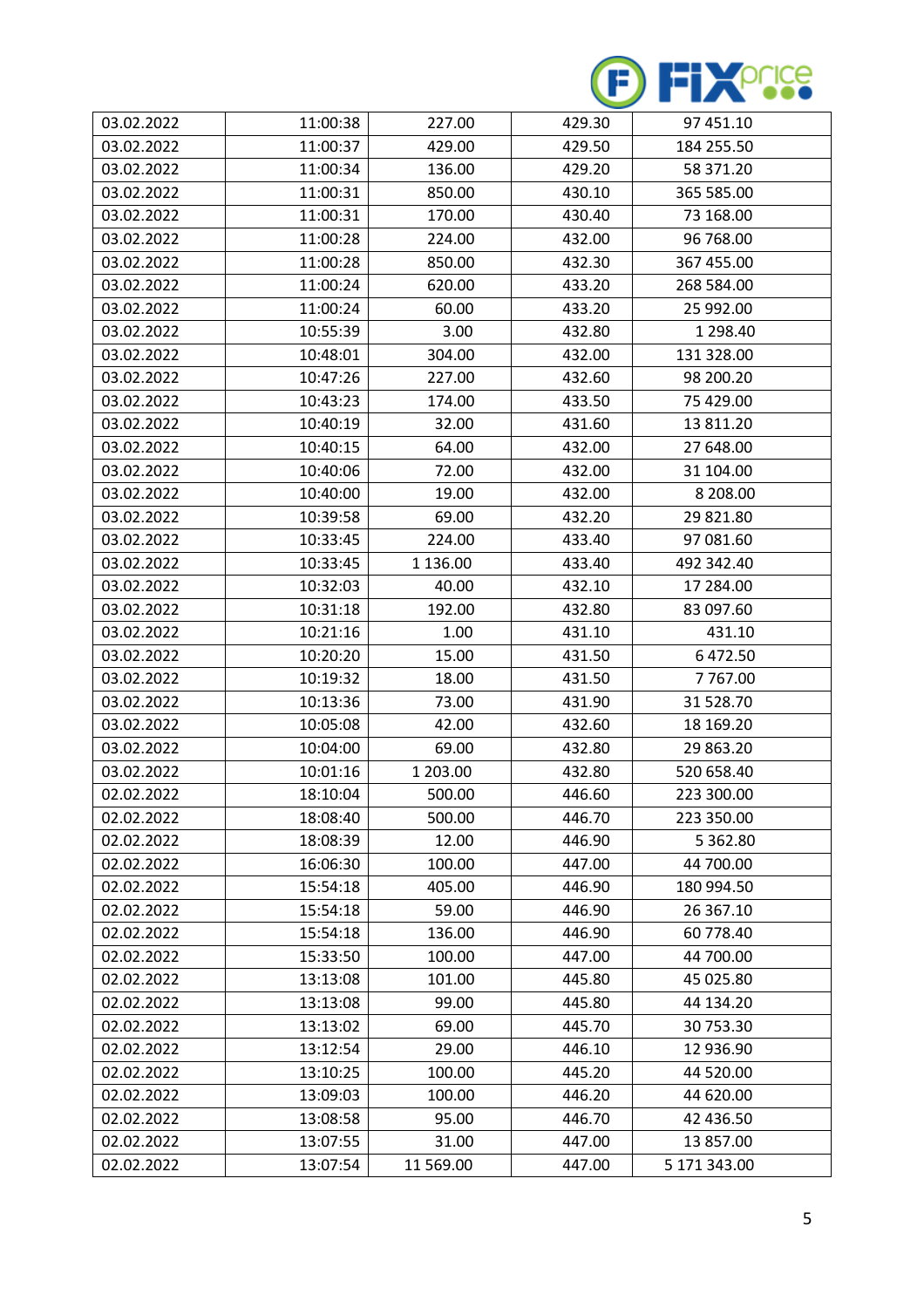

| 02.02.2022 | 12:49:11 | 15.00    | 446.70 | 6700.50     |
|------------|----------|----------|--------|-------------|
| 02.02.2022 | 12:45:47 | 52.00    | 446.60 | 23 223.20   |
| 02.02.2022 | 12:45:45 | 1 004.00 | 446.90 | 448 687.60  |
| 02.02.2022 | 12:42:46 | 153.00   | 446.40 | 68 299.20   |
| 02.02.2022 | 12:42:45 | 350.00   | 446.70 | 156 345.00  |
| 02.02.2022 | 12:42:45 | 250.00   | 446.70 | 111 675.00  |
| 02.02.2022 | 12:32:21 | 6.00     | 446.20 | 2 677.20    |
| 02.02.2022 | 12:31:25 | 1.00     | 446.20 | 446.20      |
| 02.02.2022 | 12:27:35 | 1.00     | 446.60 | 446.60      |
| 02.02.2022 | 12:23:39 | 500.00   | 446.00 | 223 000.00  |
| 02.02.2022 | 12:23:28 | 7.00     | 446.40 | 3 124.80    |
| 02.02.2022 | 12:22:40 | 31.00    | 447.00 | 13 857.00   |
| 02.02.2022 | 12:05:38 | 72.00    | 446.70 | 32 162.40   |
| 02.02.2022 | 12:04:21 | 434.00   | 446.90 | 193 954.60  |
| 02.02.2022 | 12:04:03 | 172.00   | 447.00 | 76 884.00   |
| 02.02.2022 | 12:04:02 | 1.00     | 447.00 | 447.00      |
| 02.02.2022 | 11:21:17 | 600.00   | 447.00 | 268 200.00  |
| 02.02.2022 | 11:20:07 | 1.00     | 446.40 | 446.40      |
| 02.02.2022 | 11:18:24 | 34.00    | 446.70 | 15 187.80   |
| 02.02.2022 | 11:18:00 | 20.00    | 446.30 | 8926.00     |
| 02.02.2022 | 11:16:00 | 629.00   | 447.00 | 281 163.00  |
| 02.02.2022 | 11:03:54 | 200.00   | 447.00 | 89 400.00   |
| 02.02.2022 | 11:00:55 | 73.00    | 444.80 | 32 470.40   |
| 02.02.2022 | 11:00:54 | 80.00    | 445.00 | 35 600.00   |
| 02.02.2022 | 11:00:38 | 67.00    | 443.90 | 29 741.30   |
| 02.02.2022 | 11:00:19 | 27.00    | 444.10 | 11 990.70   |
| 02.02.2022 | 11:00:19 | 73.00    | 444.10 | 32 419.30   |
| 02.02.2022 | 11:00:01 | 39.00    | 444.50 | 17 335.50   |
| 02.02.2022 | 10:59:51 | 59.00    | 444.80 | 26 243.20   |
| 02.02.2022 | 10:59:16 | 45.00    | 445.20 | 20 034.00   |
| 02.02.2022 | 10:59:07 | 36.00    | 445.40 | 16 034.40   |
| 02.02.2022 | 10:57:56 | 25.00    | 445.70 | 11 142.50   |
| 02.02.2022 | 10:51:45 | 198.00   | 446.40 | 88 387.20   |
| 02.02.2022 | 10:51:45 | 2.00     | 446.40 | 892.80      |
| 02.02.2022 | 10:51:39 | 416.00   | 446.10 | 185 577.60  |
| 02.02.2022 | 10:49:04 | 73.00    | 446.20 | 32 572.60   |
| 02.02.2022 | 10:45:56 | 19.00    | 443.40 | 8 4 2 4 .60 |
| 02.02.2022 | 10:45:38 | 73.00    | 443.70 | 32 390.10   |
| 02.02.2022 | 10:45:27 | 74.00    | 444.10 | 32 863.40   |
| 02.02.2022 | 10:45:20 | 56.00    | 444.40 | 24 886.40   |
| 02.02.2022 | 10:45:02 | 10.00    | 444.20 | 4 4 4 2 .00 |
| 02.02.2022 | 10:43:14 | 17.00    | 443.50 | 7 539.50    |
| 02.02.2022 | 10:42:18 | 24.00    | 442.90 | 10 629.60   |
| 02.02.2022 | 10:41:09 | 54.00    | 442.70 | 23 905.80   |
| 02.02.2022 | 10:40:49 | 62.00    | 442.30 | 27 422.60   |
| 02.02.2022 | 10:39:28 | 668.00   | 443.80 | 296 458.40  |